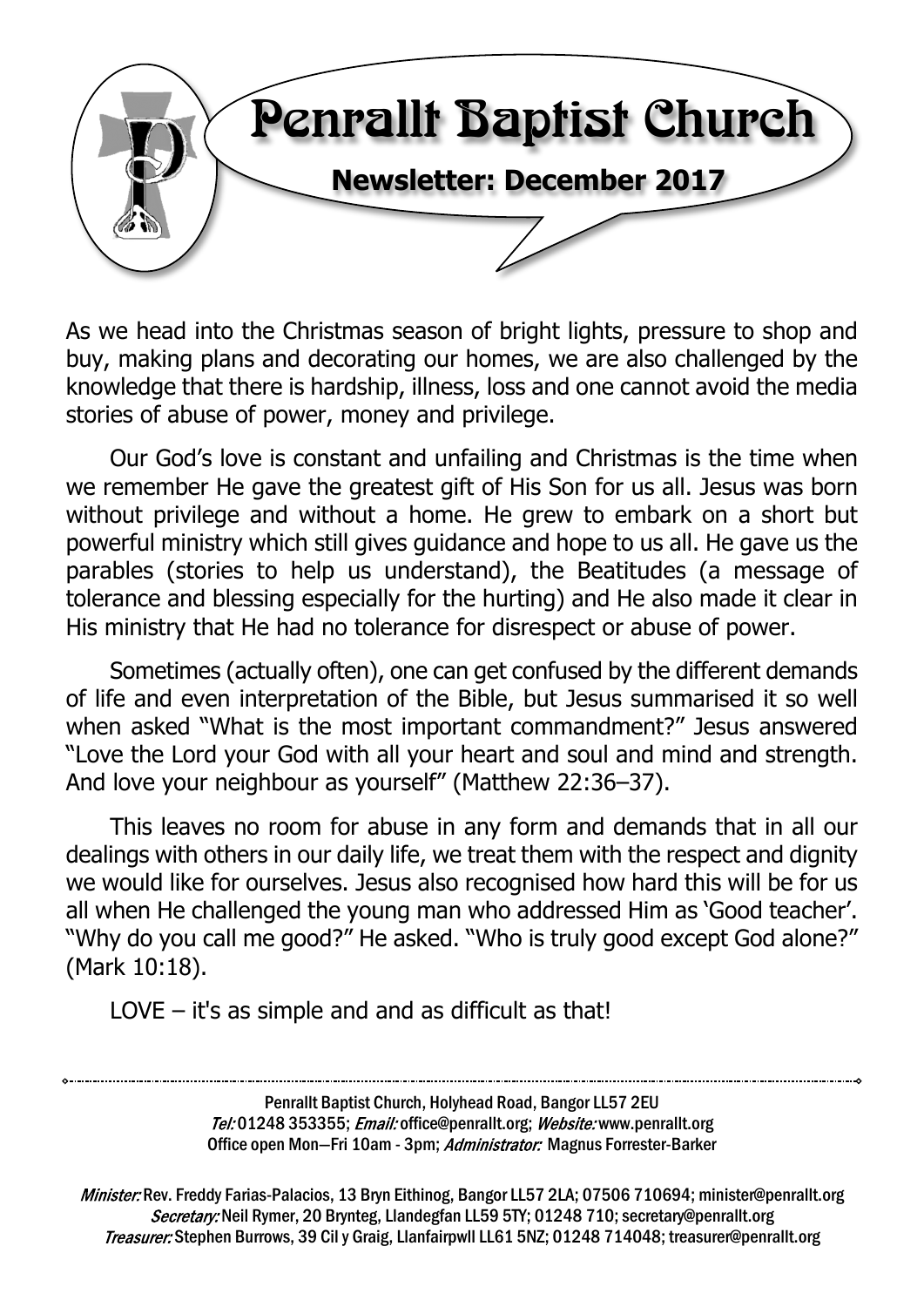Jesus came into the world with nothing but the Father's love (and parents Mary and Joseph carefully chosen by God). His life was a gift to us all and the true message of Christmas.

Wishing you all a blessed one.

Julia Morgan



# **Community Carols by Candlelight Sunday 10th December, 6pm**

With singing led by our music ensemble and participation of the community groups who share the Canolfan Penrallt Centre with us, we hope to make our Carol Service the highlight of Upper Bangor's Christmas. It is quite different from a standard carol service! Join us for a very special evening (and bring your friends too).

One of the characteristics of our carol service each year is the industrial quantity of mince pies (and other festive delicacies) that we serve afterwards. If you would like to contribute some mince pies to this year's effort, please bring them along to the morning service on the day or drop them in to the church office a few days beforehand.

Deadline for next month's newsletter: Wednesday 13th December.

Please send information to Magnus (office@penrallt.org; 01248 353355). All notices should be submitted in writing (preferably by email) as early as possible. NB the church office will be closed from 21st December until the New Year.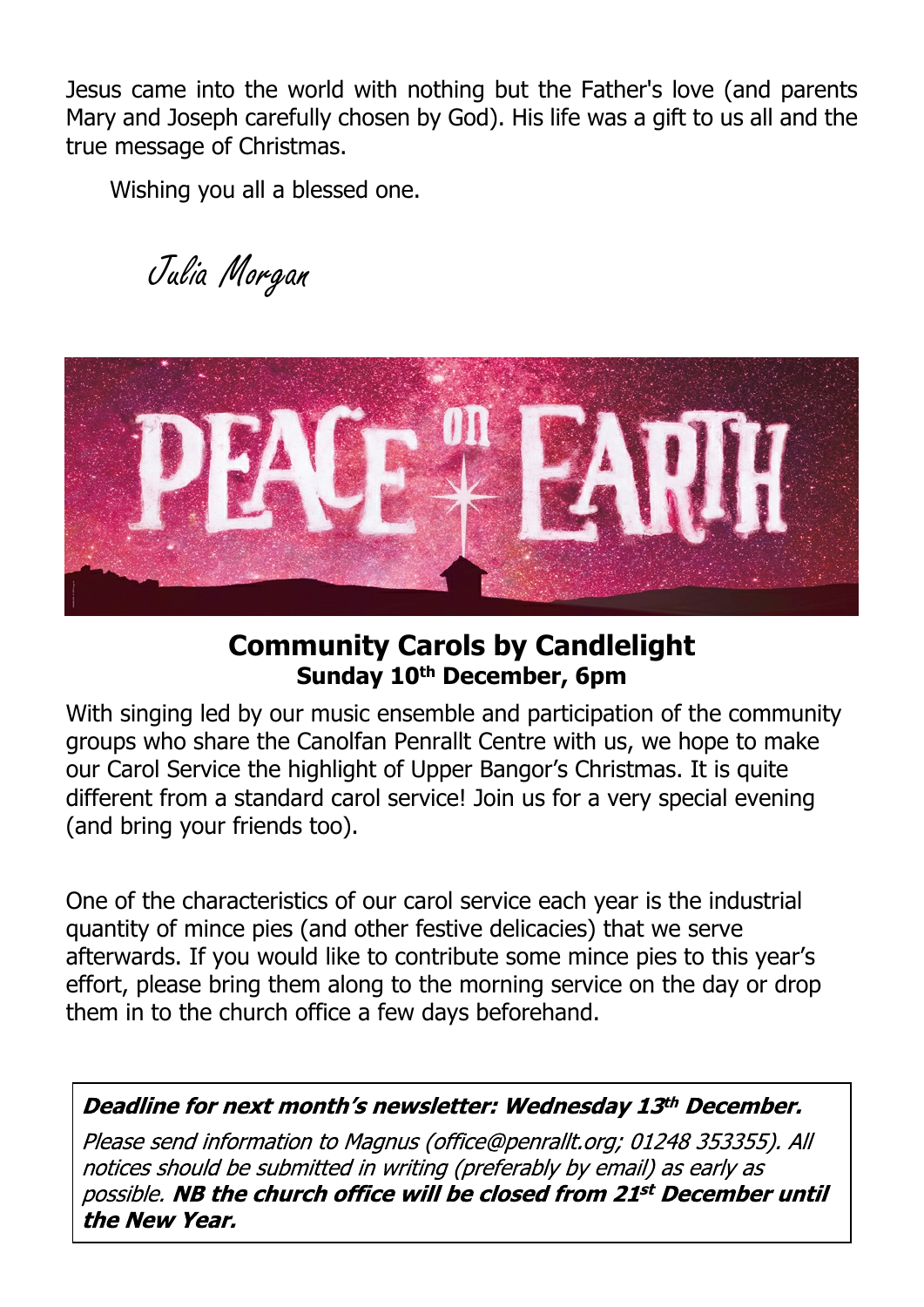# **Services This Month**

In our morning services this month, we will conclude our series of sermons based on the latter part of Isaiah. Peter Cousins is the previous Minister of Penrallt, who retired two years ago. The other speakers / service leaders are all church members.

### **3rd December**

| 10:30am                   | Speaker: Jon Stammers<br><b>Cyrus my servant</b>                                                                | Isaiah 41:1–7, 45:1–7 |  |
|---------------------------|-----------------------------------------------------------------------------------------------------------------|-----------------------|--|
| 6:00 <sub>pm</sub>        | <b>Communion Service</b><br>Speaker: Peter Cousins<br><b>Christ is the Power of God and the Wisdom of God</b>   | 1 Corinthians 1:18–31 |  |
| 10 <sup>th</sup> December |                                                                                                                 |                       |  |
|                           | 10:30am Speaker: Geoff Birch<br><b>Saved and Secure</b>                                                         | Isaiah 40:1-11        |  |
| 6:00 <sub>pm</sub>        | Community Carol Service led by Deb Stammers                                                                     |                       |  |
| 17 <sup>th</sup> December |                                                                                                                 |                       |  |
|                           | 10:30am Sunday School Nativity Service led by Wendy Lemon                                                       |                       |  |
| 6:00pm                    | Speaker: Roger Borlace<br><b>The Lord is Coming</b>                                                             | 2 Peter 3:3-13        |  |
|                           | 24 <sup>th</sup> December (Christmas Eve)                                                                       |                       |  |
|                           | 10:30am Family Service led by Jon & Deb Stammers                                                                |                       |  |
|                           | 25 <sup>th</sup> December (Christmas Day)                                                                       |                       |  |
| 10:30am                   | Jesus, the Light of the World<br>Come and join us in a family service of celebration of our<br>Saviour's Birth. |                       |  |
|                           | 31 <sup>st</sup> December (New Year's Eve)                                                                      |                       |  |

10:30pm Family Communion Service led by Roger Borlace **Jesus' naming and presentation** Luke 2:21-40

NB there will be no evening services on Christmas Eve, Christmas Day or New Year's Eve.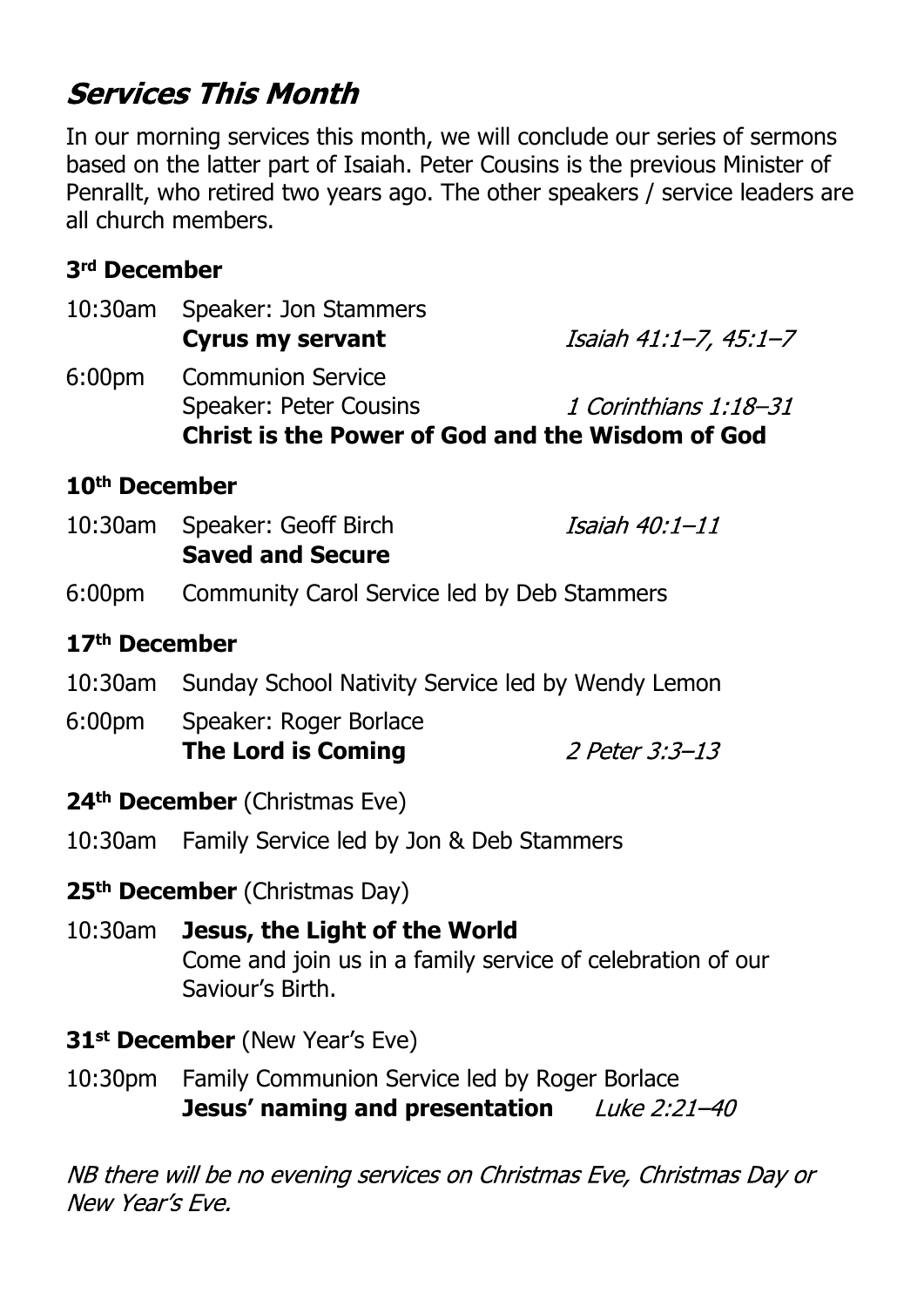# **Dates for Your Diary**

| <b>Saturdays</b>    | 8:30am             | Prayer meeting in the Twrgwyn Room.                             |
|---------------------|--------------------|-----------------------------------------------------------------|
| <b>Friday 1</b>     |                    | Pastoral Care Team away-day.                                    |
| <b>Sunday 3</b>     | 2:15 <sub>pm</sub> | Carol Service at Haulfre residential home in<br>Llangoed.       |
| <b>Monday 4</b>     | 7:30 <sub>pm</sub> | Deacons' meeting.                                               |
| <b>Tuesday 5</b>    | 2:30 <sub>pm</sub> | Carol Service at Plas Garnedd residential<br>home in Llanberis. |
| <b>Wednesday 6</b>  | $10:30$ am         | Men's prayer meeting followed by coffee.                        |
| <b>Wednesday 13</b> | 7:30pm             | Monthly prayer meeting in the chapel.                           |
| <b>Friday 15</b>    | 6pm                | Cytûn carol singing at Morrisons.                               |
| <b>Monday 18</b>    | 10:30am            | Church Walk in (or out of) the Llanberis<br>Pass.               |

Please see the Noticeboard section of this newsletter for more about many of these events.

## **News of People**

Our Minister, Freddy Farias-Palacios, is still in London awaiting surgery soon. His daughter, Allison, has now been declared clear of all cancer, for which we praise the Lord.

Elaine Green has been approved for the award of an MA in Contextual Theology from the University of Manchester and will be graduating on 13th December. Many of us were there when Elaine started on this journey five years ago and we offer her our congratulations.

We were delighted to witness the baptism of Ioan Kettle, Maddy Bailey, Wendy Broadbent Ball and Yvonne Gallienne-Williams last month and pray for God's continued blessing on all of them.

## **Children's Birthdays in December**

8<sup>th</sup>: Euan Young 14<sup>th</sup>: Lowri Brook 23<sup>rd</sup>: Finley Lemon 29<sup>th</sup>: Anna Walker

**Christmas Cards:** For your cards to the rest of the Penrallt fellowship, please consider sending just one card to the entire church instead of giving individual cards (and risk missing someone!) and giving the money saved to BMS World Mission. There will be space on the board for your cards and a place to make a donation from Sunday 10<sup>th</sup> December.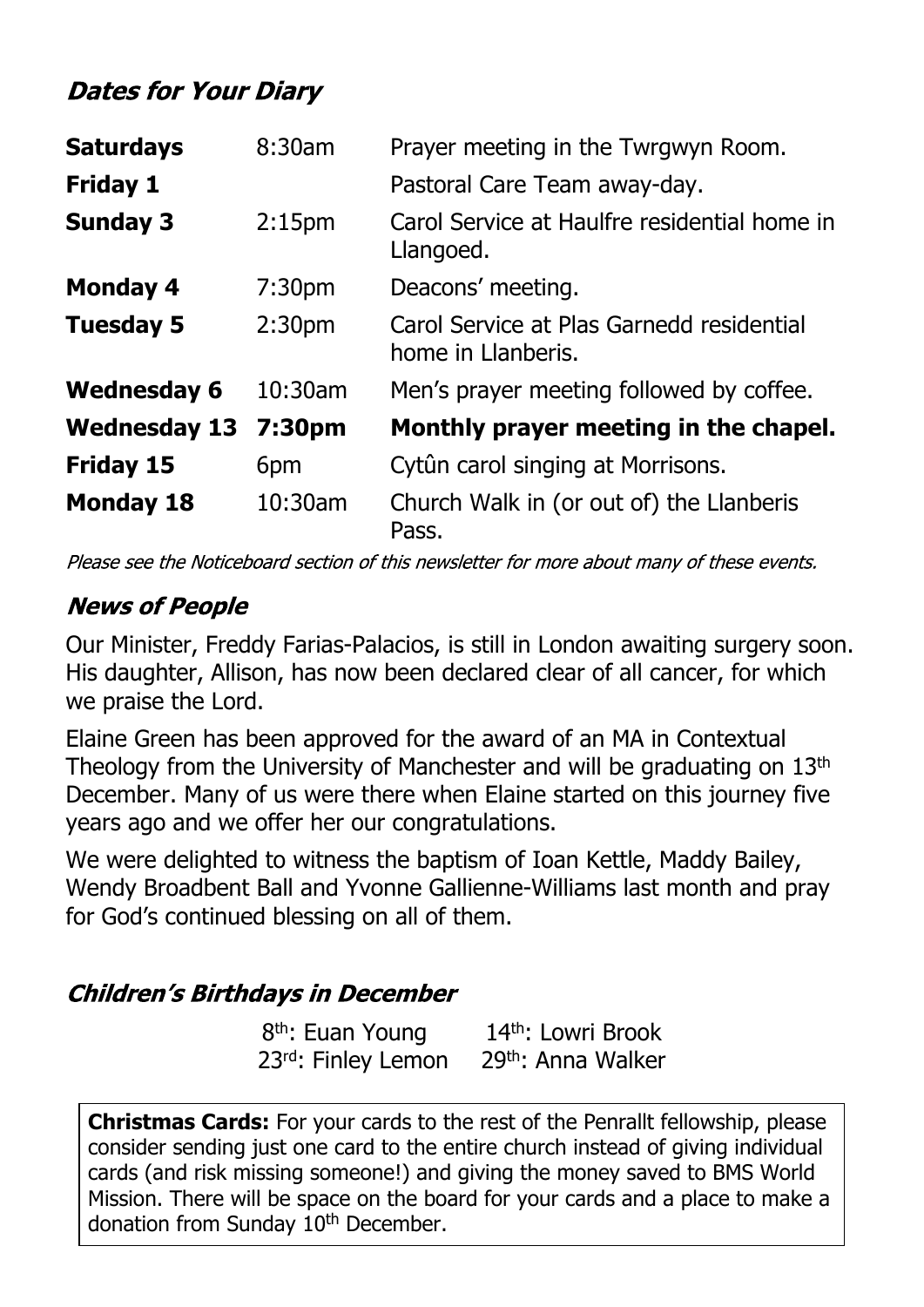# **Homegroups**

Many of our folk meet in small groups during the week for Bible study, prayer and fellowship. We encourage you to join one of these groups if you are able to.

NB homegroups generally do not meet on the week of the monthly prayer meeting and may not meet all other weeks - please check with the homegroup facilitator. All phone numbers below have the 01248 area code.

| <b>Day</b> | <b>Time</b>            | <b>Group Name</b>             | <b>Contacts</b>                                     |
|------------|------------------------|-------------------------------|-----------------------------------------------------|
| <b>Tue</b> | 7:30 <sub>pm</sub>     | <b>Nilgiri</b>                | Joan Beer (353874)                                  |
| <b>Tue</b> | 7:30 <sub>pm</sub>     | Tyddyn Isaf<br>(Menai Bridge) | <b>Magnus Forrester-Barker</b><br>(717570)          |
| <b>Wed</b> | 2:00 <sub>pm</sub>     | Carers                        | Carol Morris (208407)                               |
| <b>Wed</b> | 7:30 <sub>pm</sub>     | <b>Nomads</b>                 | Pat & Roger Borlace (713146)                        |
| <b>Thu</b> | 10:30am                |                               | Llanfairpwll (am)   Sue & Lawrence Moss<br>(713793) |
| <b>Thu</b> | 7:30pm                 |                               | Llanfairpwll (pm) Sue & Lawrence Moss<br>(713793)   |
| <b>Thu</b> | 7:30 <sub>pm</sub>     | <b>Ogwen Valley</b>           | Brian & Kate Wheatcroft<br>(602516)                 |
| <b>Fri</b> | $10:30$ am-<br>12:30pm | The Lydias                    | Freda Birchall (371316)<br>Lesley Jackson (680330)  |

# Noticeboard:

#### *◊* **Church Lunch**

Sunday 3rd December

We will, as usual, have a church lunch on the first Sunday of the month. Please bring enough buffet-style food for yourself and a few others.

#### *◊* **Church Walk**

Monday 18th December 10:30am

This month's walk will be led by Andrew March. It is a bit of a mystery tour! Meet at the Pen-y-Gwryd at 10:30 – it's at the end of the Llanberis pass (park on the other side of the road where some hard standing has been created for the purpose). Bring a packed lunch, boots and waterproofs and we'll see where we go from there. If you need directions to the start point or an idea of how demanding the walk is likely to be, etc. please speak to Andrew (01286 871630).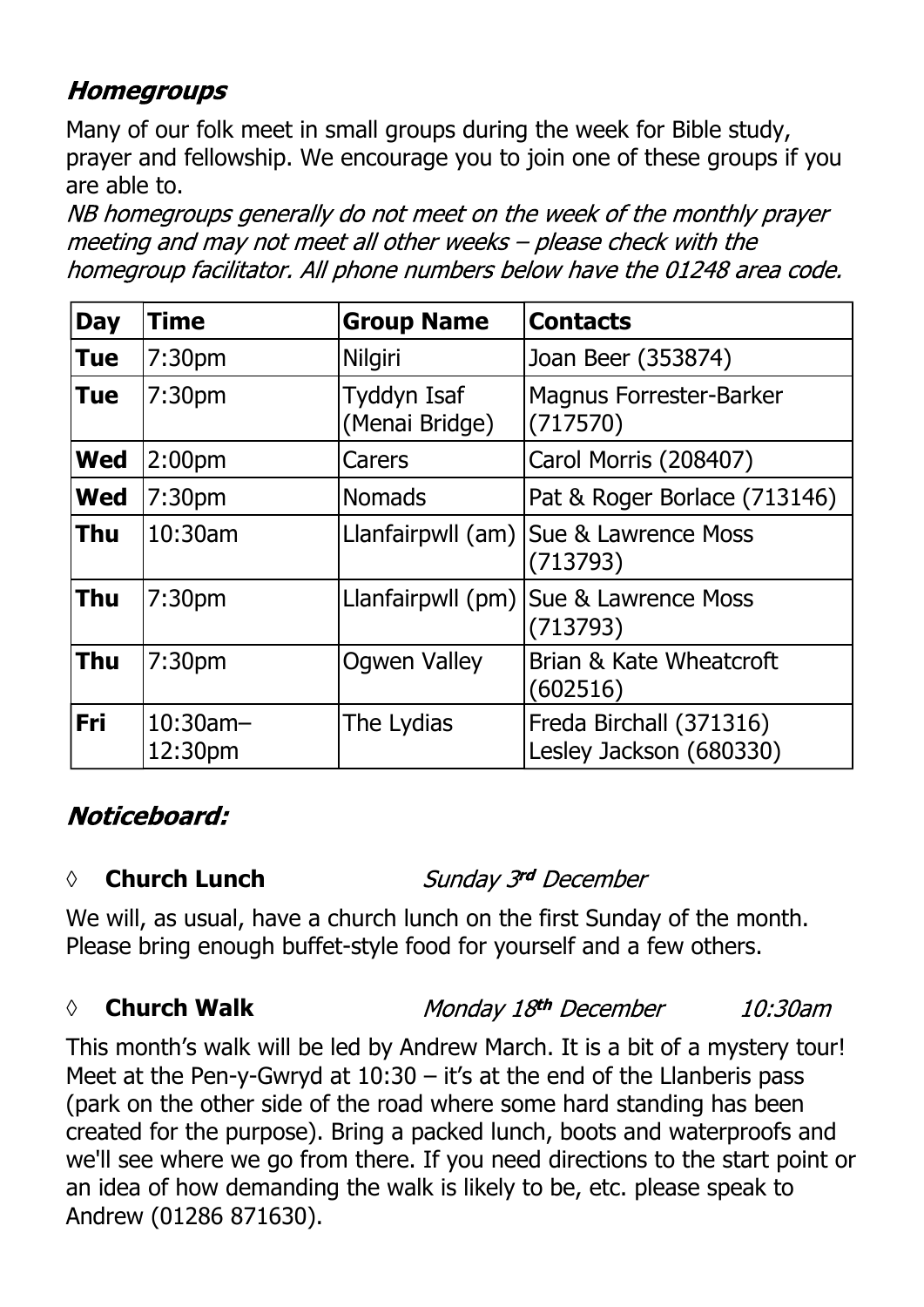## *◊* **Faith Café**

Sunday 3rd December 4–5:45pm

Faith Café, aimed principally at students, has a slightly different format this year and now runs *before* the evening service. It is a place to meet around free hot drinks, soup, bread and a variety of cheeses, to chat, play games and talk faith – a chilled out space that's perfect to bring your flatmates to. For more information about this and other student activities, please speak to Matt Dawson, our student co-ordinator (students@penrallt.org). The final Faith Café of this term will be on 3rd December.

#### *◊* **Monthly Prayer Meeting** Wednesday 13th December 7:30*pm*

Our monthly mid-week prayer meetings are for the whole congregation and all are warmly encouraged to attend. The meetings usually take place in the chapel, and last about an hour. The first two of the new year are due to be on Thursday 25<sup>th</sup> January and Tuesday 13<sup>th</sup> February. We also have a weekly prayer meeting on Saturday mornings at 8:30am, which usually lasts slightly less than one hour.

#### **◊ Movember**

Magnus would like once again to thank everyone who contributed to his Movember fundraising – a total of £900 was raised towards men's health issues and Magnus survived the trauma of shaving off his beloved beard.

## **◊ Pastoral Help**

If you have issues of concern about your own or someone else's welfare, please contact a member of the Pastoral Care team: Adrienne Ferrada; Gwen Hicks; Geoff Moore (410582); Lawrence Moss (713793); Judy Stammers (364394); Helen Thomas (600174); Roshni Verghese (07967 320048).

## **◊ Pray for Penrallt Every Day**

We believe in prayer and encourage people to pray. You can send prayer request to our electronic diary via office@penrallt.org (there are also prayer cards in the church porch that you can fill in). Better still, you can receive the prayer diary straight to your inbox every Monday (or occasionally on Tuesdays; NB there will be no prayer diary over Christmas) by emailing the office now and requesting to be put on the list. For more immediate and interactive sharing of prayers, search on Facebook for Penrallt Prayer Point and send a request to join our group.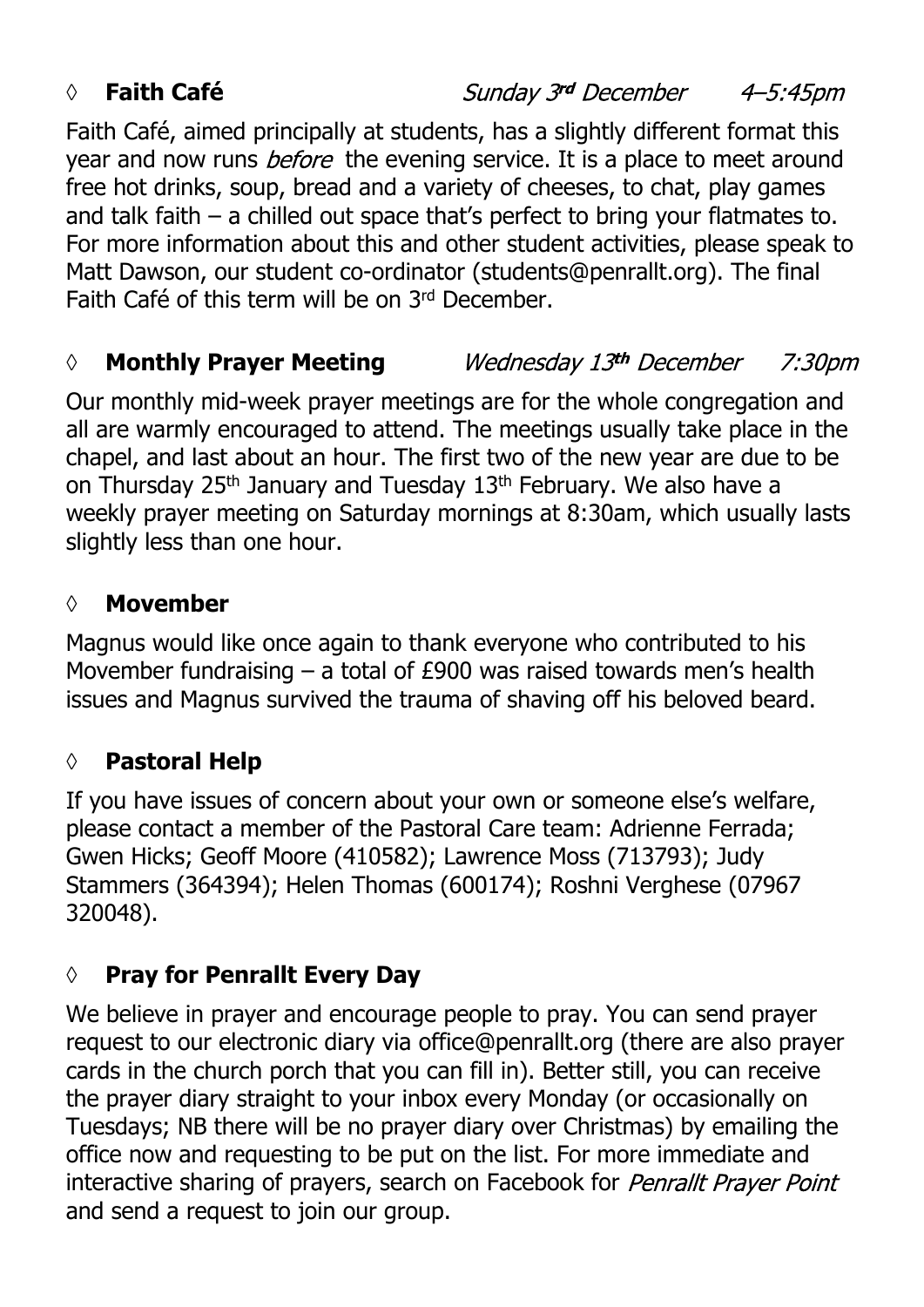## **◊ Rough Sleepers**

The church's policy is not to give money directly to the rough sleepers in Upper Bangor. Be reminded that they could, at times, be aggressive towards others. You will find brown envelopes in the porch for a gift that will buy meal vouchers which are distributed to rough sleepers by the Cathedral; this certainly would be a more meaningful form of help.

## **◊ Sunday Afternoon Services**

We usually visit residential homes in the area once a month on a Sunday afternoon, alternating between Haulfre (in Llangoed, near Beaumaris, starting at 2:15pm) and Plas Garnedd (in Llanberis, starting at 2:45pm), usually on the first Sunday. This month we will be going to both homes to celebrate Christmas with them: **Haulfre on Sunday 3rd December** (at the usual time) and **Plas Garnedd on Tuesday 5th December** (at 2:30pm). Please check with the church office or see that week's news sheet to confirm that these services are going ahead.

# **◊ Used stamps for Baptist Missionary Society**

BMS World Mission can raise funds from the sale of used postage stamps (as well as coins, medals, & other collectibles). PLEASE trim stamps leaving about a ¼ inch border. Packets of stamps may be left in the church office, clearly marked "Stamps for BMS".

*Focus on…*



# **Gobaith Môn**Serving the young people of Anglesey

Gobaith Môn aims to bring together Christians from all denominations to bring hope to the youth of the Island, by encouraging and developing youth work in schools, churches and communities. At the moment there are three frontline workers; Keren Coney, Josh Montali and myself (Amy Burrows).

# **Schools**

Holyhead – Our main responsibilities in Holyhead are the assemblies, collective worship and vulnerable breakfast club. Whilst in Holyhead we work out of an office giving the opportunity for the students to interact with us on a personal level. From this they are able to approach us about issues raised in the assemblies and collective worship.